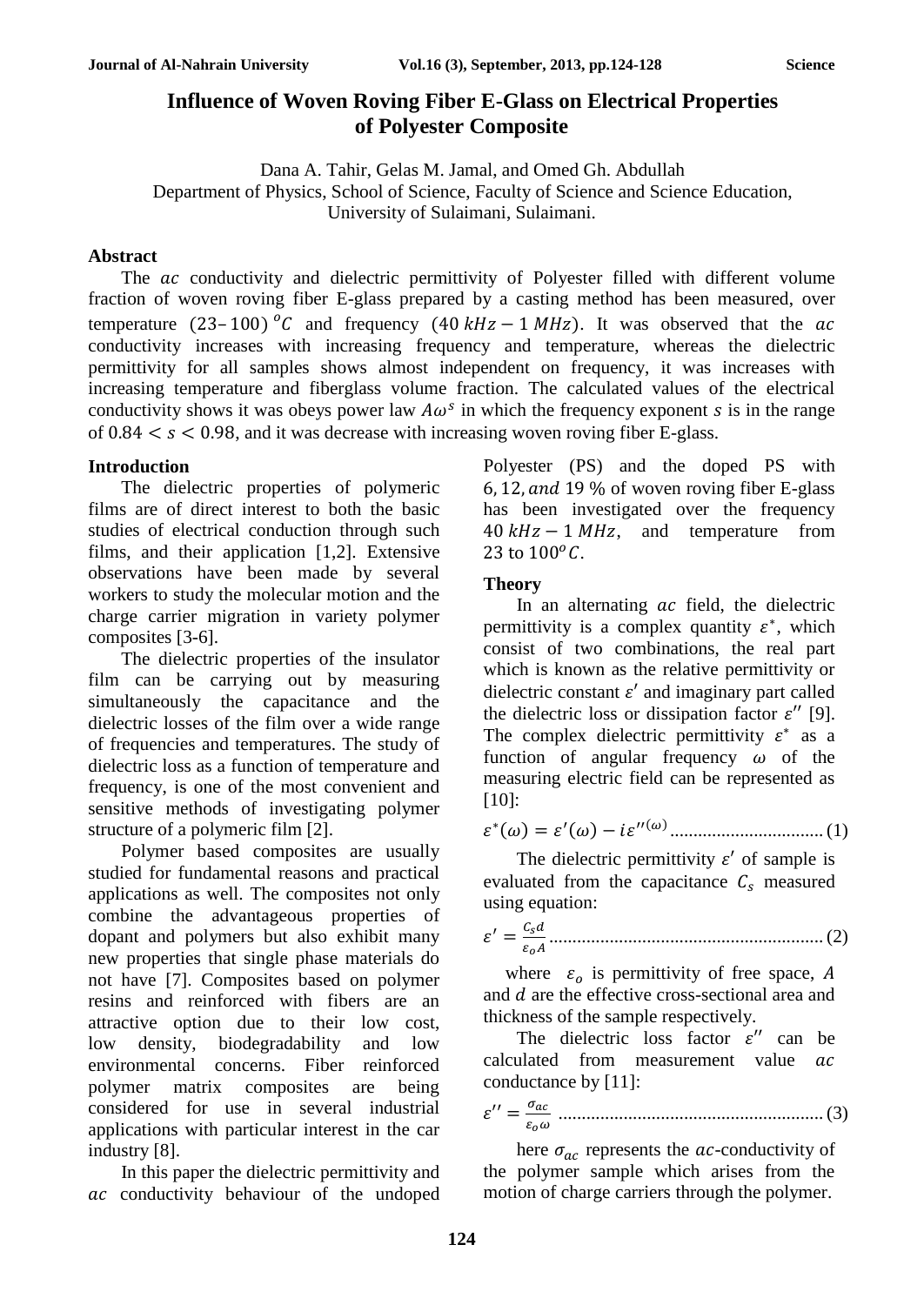The general formula of  $\sigma_{ac}$  as a function of polymer conductance  $G_s$  is given by [12]:

 = ....................................................... (4)

Then the loss tangent  $tan\delta$  can be determined from the values of  $\varepsilon'$  and  $\varepsilon''$  using this equation:

= ′′/ ′ .................................................. (5)

where  $\delta$  is the phase angle between the electric field and the polarization of the dielectric.

In general the complex conductivity  $\sigma^*$ was written as:

σ <sup>∗</sup> = σ ′ (ω) + iσ′′(ω) .................................... (6)

where  $\sigma'$  and  $\sigma''$  are the real and imaginary parts of the conductance. The real part of conductivity  $\sigma'$  has been often analyzed separated in two different components:

 ′ = + ................................................ (7)

The dc conductivity  $\sigma_{dc}$  usually described by hopping models of electrons near the Fermi level [13]. The term hopping refers to the sudden displacement of charge carriers from one position to another neighboring site and in general includes both jumps over a potential barrier and quantum mechanical tunneling [14]. The dc conductivity  $\sigma_{dc}$  is frequency independent conductivity, while the ac conductivity  $\sigma_{ac}$  is frequency dependent and follows a universal power law in the form of [15]:

= ...................................................... (8)

here  $B$  is dependent on temperature, and the frequency exponent  $s$  lying between 0 and 1, can be determined from the linear slope of  $log \sigma_{ac}$  versus  $log \omega$ .

#### **Experimental Detail**

Polyester as matrix material was used in the experiments to prepare the polymer matrix composite. The rate of polymerization for this resin is too slow. For practical purpose the catalyst Methel Ethel Keton proxide MEKP in a proportion of  $0.5 \, \text{g}$  for each  $100 \, \text{g}$  of the resin, and accelerator Cobalt napthenate catalyst in a proportion of 0.1gm for each  $100$  *gm* of the resin are used.

The sample of Polyester doped with (0, 6, 12, and 19) % of woven roving fiber E-glass of thicknesses  $d = 3$  mm has been prepared using solution cast technique. After preparation of the resin with the desired volume fraction it was cast in the round glass plate, and was left out for 24 hours at room temperature to complete setting. Finally, it was put in furnace at  $60^{\circ}$ C for four hours post curing.

In order to obtain a good contact for electrical measurements, the prepared samples of radius  $1.5$  cm have been coated with silver materials on both surfaces. The silver coated samples sandwiched between the two similar aluminum electrodes governed by a screw to minimize the parasite capacitance induced by the presence of air interstices at the interfaces between the sample and the electrodes. The whole assembly was placed in a temperature controllable isolated chamber, and the temperature was measured by Chromel-Alumel thermocouple using a digital multimeter with an accuracy of  $\pm 1$ <sup>o</sup>C.

### **Results and Discussion**

The electrical parameters (dielectric permittivity  $\varepsilon'$ , dielectric loss  $\varepsilon''$  and ac conductivity  $\sigma_{ac}$ ) were calculated from conductance  $G_s$  and capacitance  $C_s$  which were measured using the Programmable Automatic Precision LCR meter type PM6036, in the temperature range  $(23 - 100)^{o}$ C over the frequency range from 40  $kHz$  to 1  $MHz$ .

Fig.(1) shows the dielectric spectra of polymer composites at different temperature for pure Polyester, and 19% doped with woven roving fiber E-glass. In general, the variation of dielectric permittivity with temperature is different for nonpolar and polar polymers. For nonpolar polymers the dielectric permittivity is independent of temperature; but in the case of strong polar polymers the dielectric permittivity increases as the temperature increases [16]. The independent trend of dielectric permittivity with frequency could be due to the nonpolar behaviour of Polyester chains [8].

The dielectric permittivity of composites increases as the temperature increases, due to the non-polar behavior of the Polyester.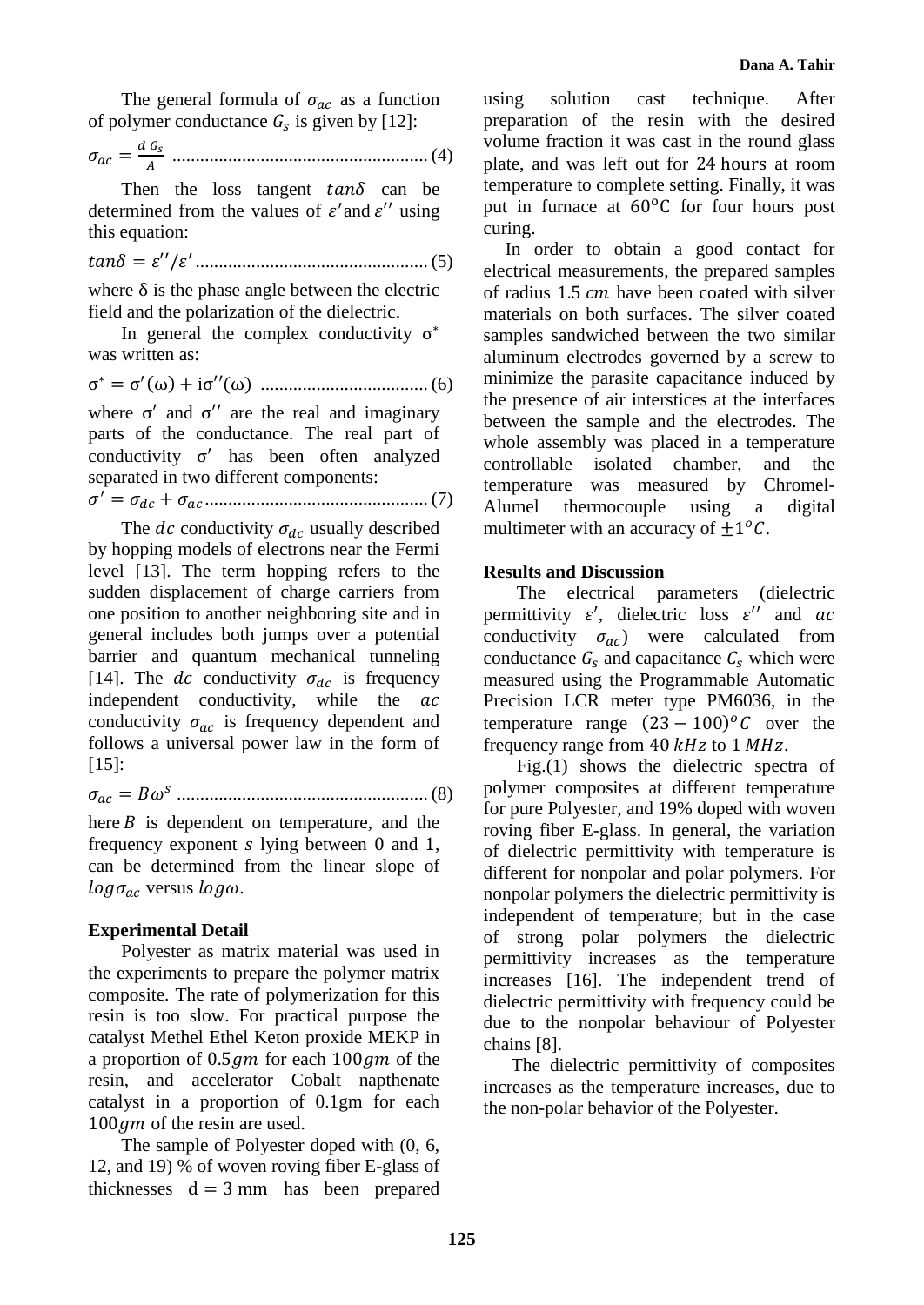

## *Fig.(1) Variation of dielectric permittivity of: (a)pure Polyester, and (b)19% doped with woven roving fiber E-glass, as a function of frequency at different temperatures.*

The frequency dependence of the  $ac$ conductivity  $\sigma_{ac}$  for different values of temperatures for pure Polyester, and 19% doped with woven roving fiber E-glass, are shown in Fig.(2). The frequency dependent conductivity is caused by the hopping of the charge carriers in the localized state and also due to the excitation of charge carriers to upper states in the conduction band [3,17].

According to the obtained results, we observed that the *ac* conductivity  $\sigma_{ac}$  decrease with increasing fiberglass contents and temperature, while it seems to be increases with increasing frequency.

Polyester resins are non-conductors, having relatively low dipolar characteristics, and providing high dielectric strength and surface resistivity. These composites find extensive use in the insulation of motor windings, encapsulation of electrical components, fabrication of printed circuit boards, high voltage standoff insulators, switch boxes, and miscellaneous equipment used on high-voltage transmission lines [18].



*Fig.(2) Variation of ac conductivity of: (a)pure Polyester, and (b)19% doped with woven roving fiber E-glass, as a function of frequency at different temperatures.*

The variation of the  $ac$  conductivity of the Polyester composite with respect to temperature, at frequency  $400 \, kHz$ , for different  $wt\%$  of woven roving fiber E-glass, are shown in Fig. $(3)$ . The decrease trend of  $ac$ conductivity for all samples with temperature, and fiberglass volume fraction are observed.

The variation of dielectric loss factor with temperature for different volume fraction of woven roving fiber E-glass at constant frequencies are show in Fig.(4). The dielectric loss factor for all samples decrease with temperature, and fiberglass volume fraction.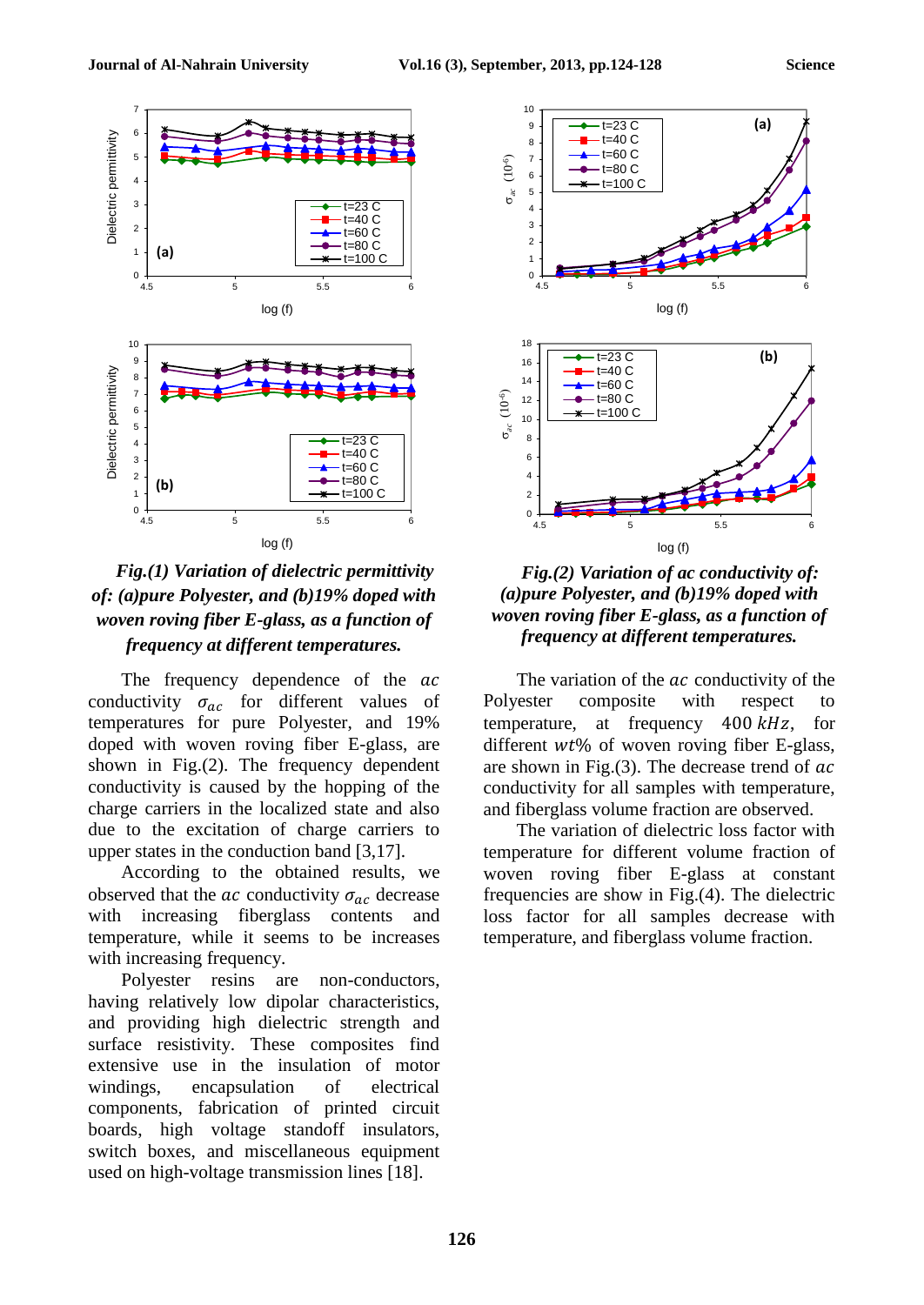

*Fig.(3) Ac conductivity of pure Polyester, and doped with different volume fraction of woven roving fiber E-glass, as a function of temperature at constant frequency (400kHz).*



*Fig.(4) Dielectric loss of pure Polyester, and doped with different volume fraction of woven roving fiber E-glass, as a function of temperature at constant frequency (400kHz).*

The frequency and temperature dependent of *ac* conductivity is caused by the hopping of the charge carriers in the localized state and also due to the excitation of charge carriers to upper states in the conduction band [3,17]. The conductivity obeys the empirical universal power law relation [19]:

′(, ) = () + ............................. (9)

Neglecting the dc part  $\sigma_{dc}(T)$  in the above relation the variation of the exponential factor *s* was calculated from slope of the bestfitted line of the plot between logarithm of  $ac$ conductivity  $log(\sigma_{ac}(\omega, T))$  and logarithm of angular frequency  $log(\omega)$ . The variation of s of composite as a function of temperature for different volume fractions of woven roving fiber E-glass are shown in Fig.(5). The variation of exponent *s* with temperature gives information on the specific mechanism involved. Depending on the obtained results is weakly function of temperature. The value of  $s$  was found to be in the rang  $0.84$  to  $0.98$ for all composites.



*Fig.(5) The* **variation of exponent with temperature** *for Polyester-woven roving fiber E-glass composite.*

#### **Conclusions**

Polyester-woven roving fiber E-glass composite with different volume fraction of fiber glass have been prepared by casting method. The effect of fibreglass volume fraction, frequency, and temperature, on  $ac$ conductivity and dielectric permittivity of composite samples are investigated. The dielectric permittivity seems to be independent on frequency for all composites, whereas it was slightly increases with increasing temperature and fiberglass volume fraction. This behavior was attributed to the nonpolar nature of the Polyester. The  $ac$  conductivity was found to be increase with increasing frequency, temperature and fiberglass volume fraction. The ac conductivity obeys the power law  $\sigma(\omega) \propto \omega^s$ , and the calculated values of the frequency exponent  $s$  is in the range of 0.84  $-$ 0.98, and it was decrease with increasing woven roving fiber E-glass.

#### **References**

- [1] El-Khodary A., "Vibrational, thermal, optical and magnetic investigations of PVA films with FeCl<sub>3</sub> and CoCl<sub>2</sub>", Physics B 404, 1287-1294, 2009.
- [2] Khare P.K., and Jain S.K., "Dielectric properties of solution-grown-undoped and acrylic-acid-doped ethyl cellulose", Bull. Mater. Sci., 23 (1), 17–21, 2000.
- [3] Pike G.E., "ac Conductivity of scandium oxide and a new hopping model for conductivity", Physical Review B6 (4), 1572-1580, 1972.